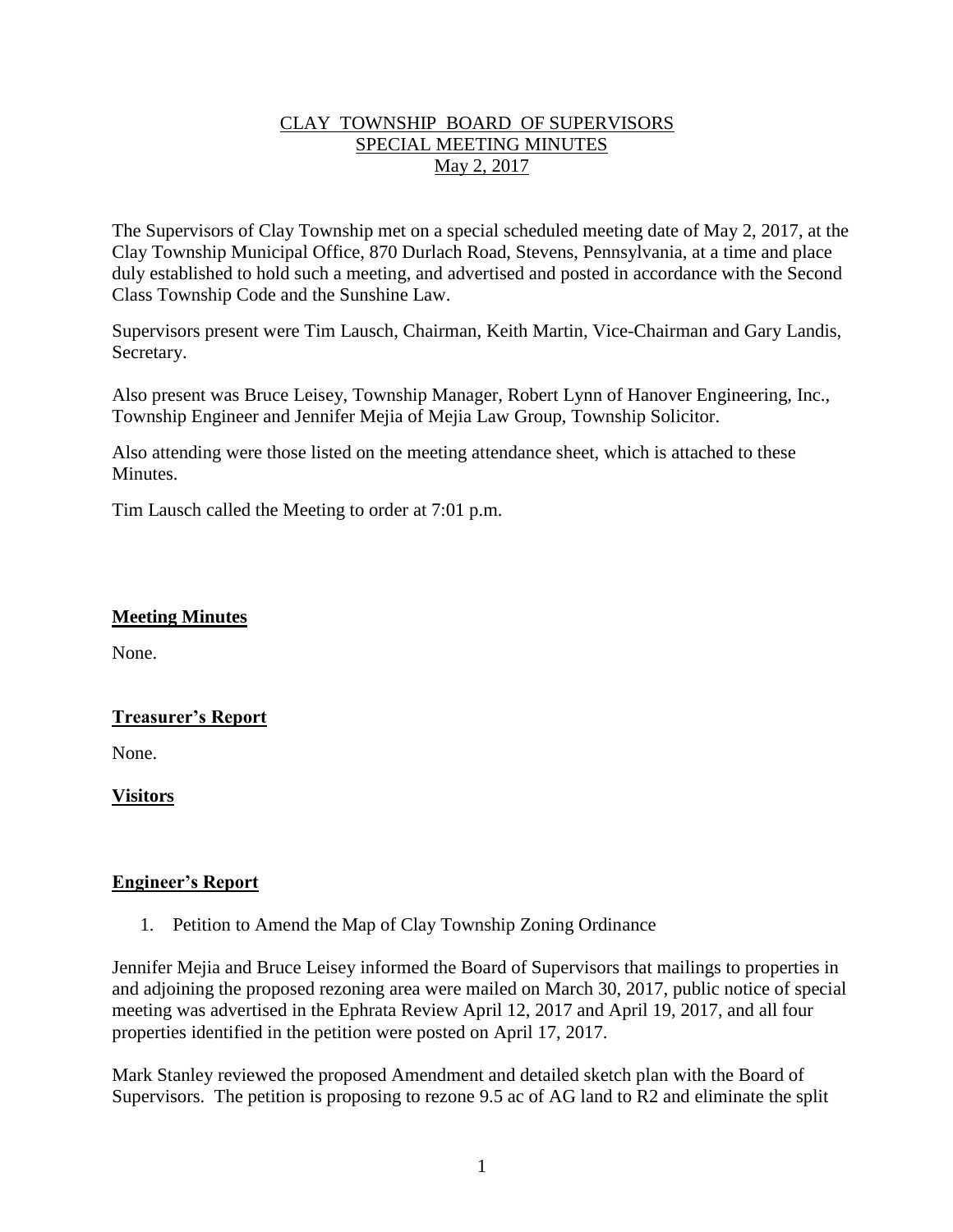zoning of the parcel. Also proposed is to rezone a portion of the parcel along Rt 322 from AG to NC approximately 26.95 ac extending 450' deep into the lot. The remainder of the property 27.53 ac is proposed to remain AG. There are three parcels located on the south side of RT 322 in AG however, each of the parcels has been improved with commercial buildings and it is proposed to rezone those parcels to NC.

The proposed 9.5 ac and 3 parcels along RT 322 to be rezoned are not currently being farmed.

Mark stated that some R2 and NC land in Clay Township is on preserved farms and will not be developed. He pointed out that 27 ac of this farm will remain AG zoning and there is a preserved farm to the North and flood plain to the East which create natural barriers for further expansion.

The size of the NC lot will control impacts on traffic and environmental.

Richard Stauffer addressed the Board of Supervisors regarding the Amendment. Rick stated that he purchased Clay School Acres in 1992 and improved it from a mobile home park to a retirement village. Rick said there is a need for additional homes for retirement village concept. His plan is to develop an age restricted community. He feels that there is a need for affordable housing. At this time, he has no plans for the commercial zoning. He said the 450' depth was determined to minimize loss of AG land from this proposal. He estimated the loss of actual tillable farm land at 4.5 acres for NC zoning.

Bob Lynn reviewed the letter received from the Lancaster County Planning Commission. Bob stated that the LCPC made no recommendation, just noted facts regarding village growth shortage of R2, urban growth area excess for R2 and the total excess of R2 housing thru 2040.

Hanover Engineering and Staff review of housing units available in Urban and Village growth areas imbalance. The review indicates housing available does meet the needs thru 2040.

The review also noted no net loss rezoning of AG land since at least 1993.

Tim Lausch asked if the Township can do a partial Comp Plan.

Bob Lynn said yes, some parts of the current Comp Plan still viable today.

Gary Landis asked when will the County Comp Plan update be completed.

Bob Lynn said approximately January 2018.

Gary Landis asked what the estimated cost of doing a Comp Plan would be.

Bob Lynn said could range from \$20,000 to \$150,000 (expect \$50,000 range).

Gary Weaver, 2044 W Main St, stated if his property was rezoned it would be more beneficial. If rezoned back to LI his parcel would be conforming.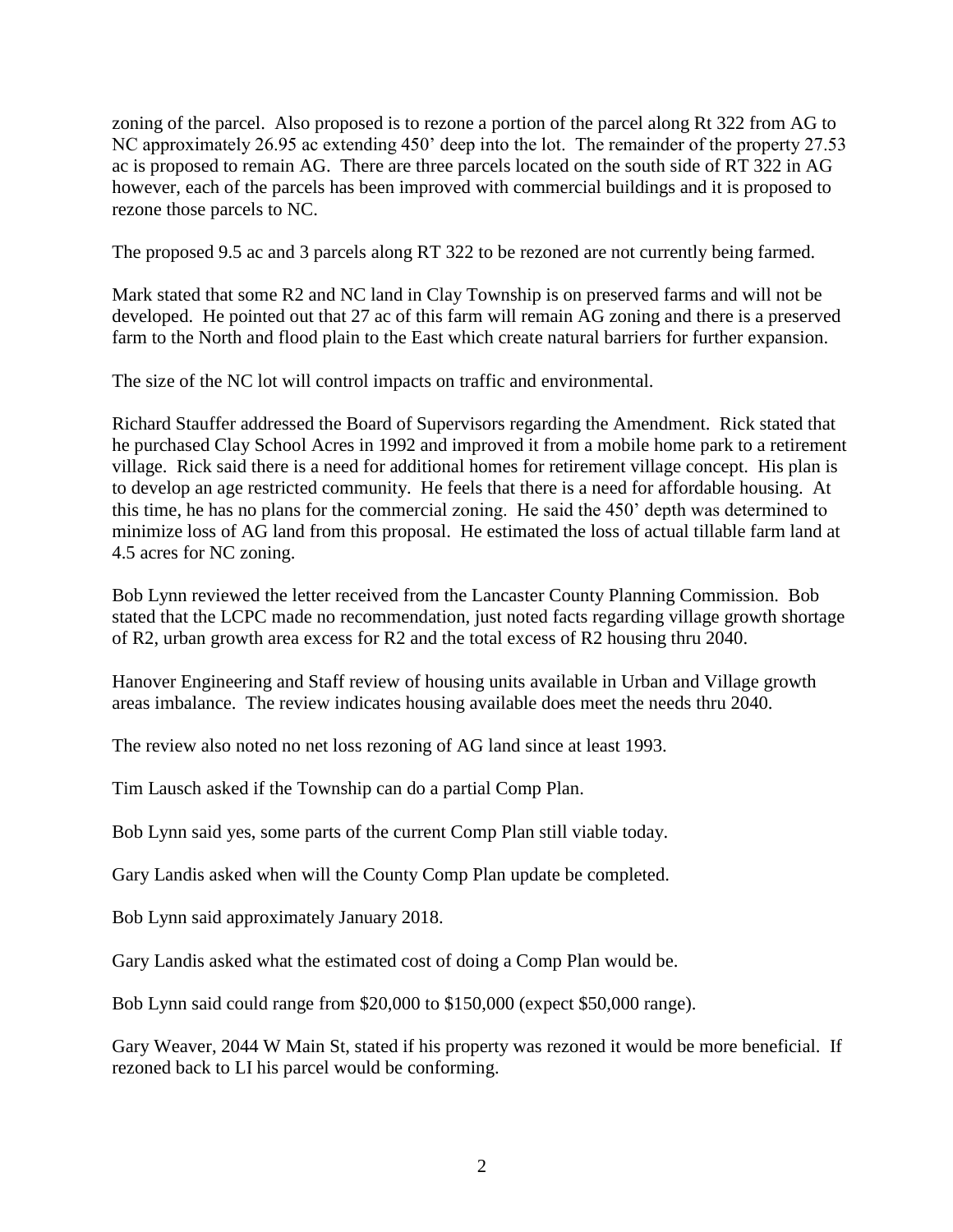Tim Bollinger, 2010 W Main St, stated that he bought the property in 1998 and developed under LI zoning and then became a non-conforming use. He stated that he has had issues with nonconforming use with updating signs, expansion and bank financing issues. He is in support of the rezoning so his parcel would no longer be a non-conforming use.

Marlene Rutt, 2063 W Main St, stated she has concerns with traffic. There is already a high volume between 11,000 and 14,000 vehicles per day on RT322. She said at Walmart in the east end of Ephrata, there is 21,000 vehicles per day.

Leonard Rutt, 2063 W Main St, stated 495 ac R2 will meet growth goals till at least 2030. He stated we have viable locations for NC already.

Jaylene Weaver, 275 N Clay Rd, said tax bills go up as land is developed and development increases flooding and pollution.

Brenda Landis, 110 Yummerdall Rd, said that her grandchildren are the  $7<sup>th</sup>$  generation on their family farm located in Clay Township. She said residential land use cost \$1.37 for \$1.00 tax for the school district, Ag and open land cost \$.56 for \$1.00 tax for the school district and industrial/commercial cost \$.18 for \$1.00 tax for the school district.

Walter Horst, 690 Clearview Rd, asked if we need more business' in Clay Township. He feels more business' will bring customers from out of the area. How will they get here?

Tom Zeager, 1540 K-Ville Rd, thanked everyone for the calmness at the meeting. He would prefer to keep the township as rural as possible. He does agree with fixing non-conforming business parcels. Possibly we need more business for jobs?

Ralph Kurtz, 245 Durlach Rd, stated his land is farmed by 4<sup>th</sup> generation. He feels a Comp Plan is not a bad thing.

Nate Ziesemer, 101 Durlach Rd, feels the Township should address the issue with Meadow Valley Elec and an updated Comp Plan would be a smart approach. He doesn't see a shortage of residential zoning. Once land is developed it's gone. He said increase taxes if needed.

Nate Kurtz, 245 Durlach Rd, asked if we should reward developers for buying farms zoned AG and developing them. 68% of Ag land in Clay Township – not much more than half.

Mike Martin, 2050 W Main St, stated it is difficult to find land for manure disposal. He feels it could be a real issue in the Township in the next 10 years.

Christian Landis, 82 Durlach Hill Rd, sated that Ag land is needed to feed the hungry mouths in this country.

Jon Price, 106 Forry Dr, feels that the Township needs to look at zoning and planning for long range. He feels a Comp Plan needs to be done. He recommends rejections of the plan and do a new Comp Plan. He also stated that the new Comp Plan should reflect no not loss of Ag land.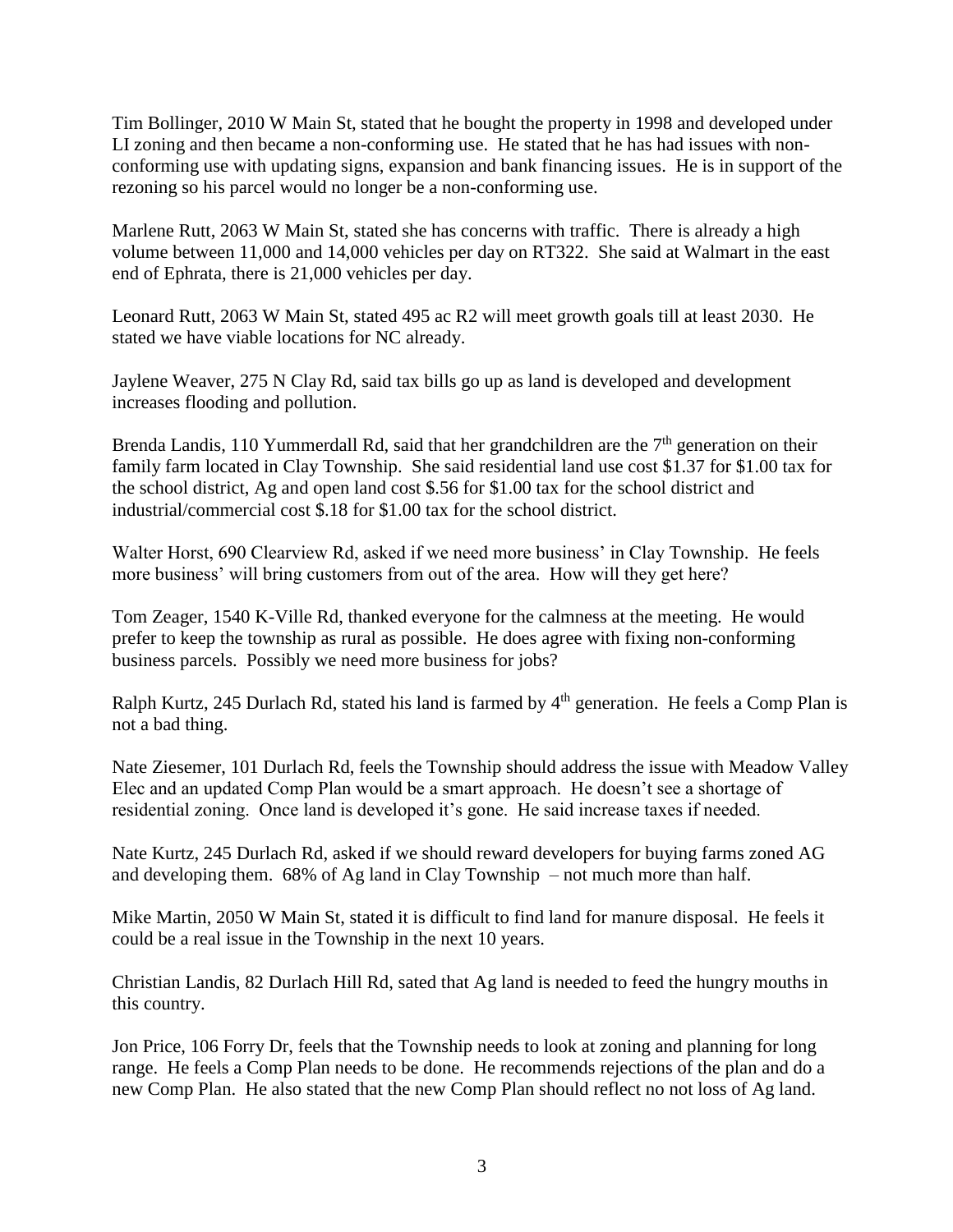Nicole King, 245 Durlach Rd, stated she works at a farm in Clay Township and she feels that the majority of the people are against the proposal. Every acre of AG land counts.

Jo Myrdal, 1630 Furnace Hill Rd, stated don't fix what isn't broke

Ralph Kurtz, stated that good AG land is only 35% of total land in Clay Township

Levi Zimmerman, stated that if the vote is yes, the Board of Supervisors is not doing their job

Neil Ward, West Earl Township, stated that a transportation study should be done before rezoning. He said residential clustering should be done. He also feels the Township should be protected from urban sprawl.

Randy Harris, Lancaster, stated attraction of community is important. Demolition of neglected buildings is taking place. He suggested looking into a Comp Plan revision, which would be the best for the community.

Mark Stanley said the key is to manage and control growth. He stated AG is a critical part of who we are in Lancaster County but, that doesn't mean all rezoning should be rejected. Mark said he is a big believer in managed and controlled growth and feels this is good planning.

Keith Martin made a motion, seconded by Gary Landis to close testimony.  $*$  The motion was unanimously approved.

Gary Landis stated that the Township's request for a MS4 Permit waiver has been declined and the Township could spend tens of thousands of dollars for compliance. Also, the five year road plan does not cover all the work that needs to be completed.

Keith Martin thanked everyone for coming out tonight and sharing their comments. There were pro and con reasons for this rezoning project presented. Keith would like to see a Comp Plan revision that would result in a net loss of tillable acres. He felt that it made sense for the rezoning on the south side of RT322 but not prepared to do that at this time. He is more concerned about saving tillable acres not total AG land.

Keith Martin said he would be receptive to starting the process of a Comp Plan revision.

Gary Landis said he is not ready to commit to beginning the process of a Comp Plan revision without knowing the financial impact to the budget.

Tim Lausch said that before moving forward with a Comp Plan revision, the 2018 and 2019 budget should be reviewed.

Tim Lausch stated that the present and past Board of Supervisors have not been a board to gobble up AG ground.